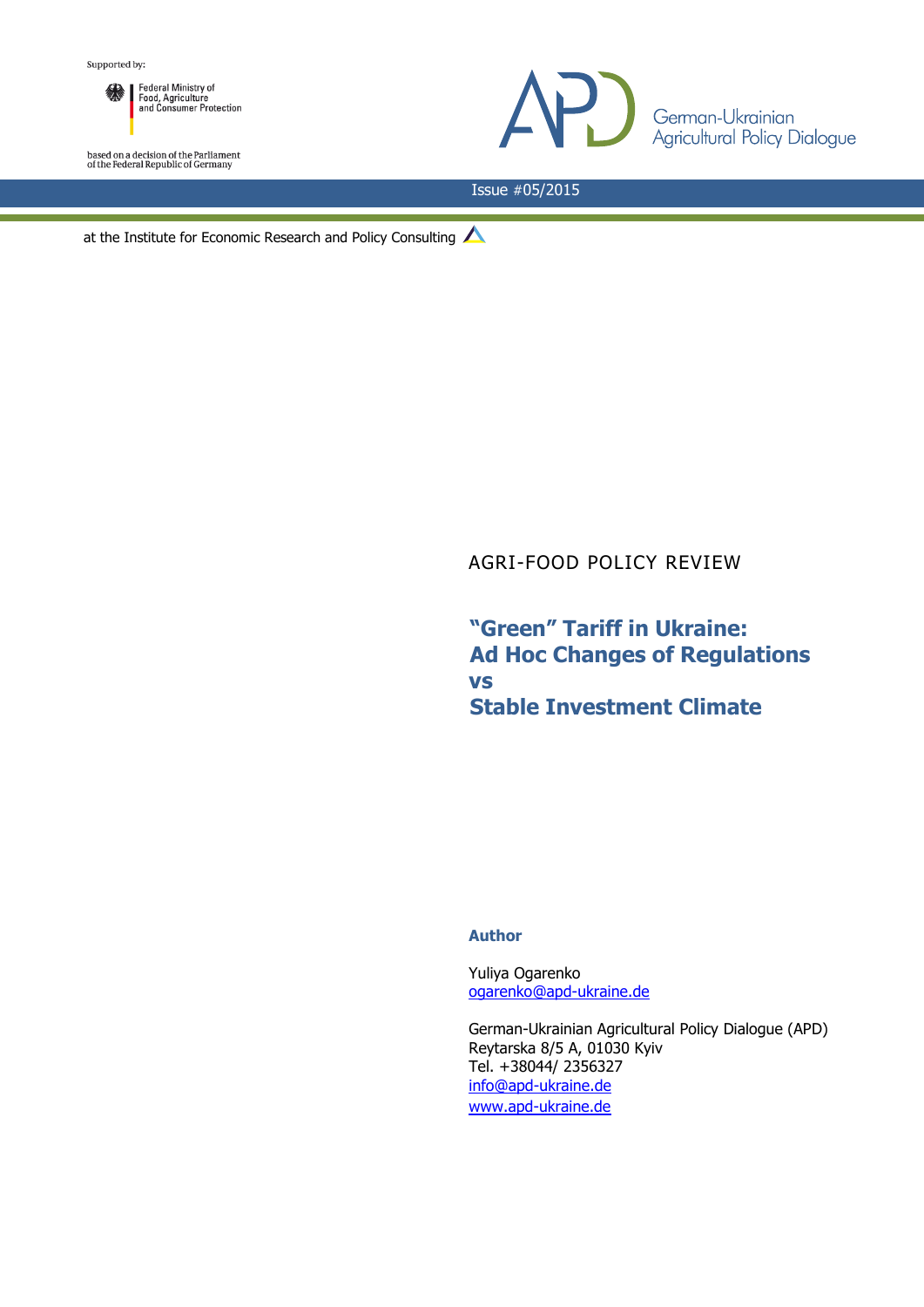**Figure 1. Weighted average "green" tariff**

**Various ad hoc changes of "green" tariff regulations, which occurred from August, 2014 to April, 2015, resulted in unpredictable losses for renewable energy producers, thus, hampering general investment climate and threatening successful development of the renewable energy sector. Any considerable changes of policy incentives, guaranteed by the state, should be performed only after open consultations with key stakeholders. This would enable Ukraine to fully exploit its renewable energy potential and considerably increase the share of renewables in total energy consumption.**

#### **History of regulations and development of the renewable energy market in Ukraine**

Government of Ukraine back in 2009 introduced incentives for electricity production from renewable energy sources by approval of the Law #1220-  $17<sup>1</sup>$ , which amended the Law of Ukraine "On electricity"<sup>2</sup>. According to the article 17-1 of that Law the "green" tariff could not be lower than the fixed minimal level calculated in EUR as of 1.01.2009. The same article states that in case of any changes in legislation, renewable energy producers will be allowed to opt for new conditions voluntarily.

Since then "Green" tariff was set by the National Commission for State Energy and Public Utilities Regulation of Ukraine (NCSEPUR) on a monthly basis, taking into account the official UAH/EUR exchange rate, defined by National Bank of Ukraine.

There are significant differences in the development of the various renewable energy sectors, which could be largely explained by differentiated levels of feed-in tariff coefficients. Figure 1 illustrates an increase of weighted average "green" tariff since 2009 to 2014, which indicates about structural shifts towards highly supported types of renewables (e.g. solar energy).



Source: own calculations based on the data by NCSEPUR

Figure 2 illustrates that the renewable energy market in Ukraine is growing rapidly due to "green" tariff incentive introduced in 2009 to be applied for small hydro, wind, bio and solar energies. In particular, total installed capacity amounted to about 1.2 GW and electricity production to 1.5 bn kWh in 2013. Nevertheless, the share of renewables in total electricity production remained marginal at a level of about  $1.2\%$ <sup>3</sup>, compared to benchmarks reached in advanced EU-countries. For an example, in Germany the share of renewables in final energy consumption reached 9.9% in 2014<sup>4</sup>.

Capacity for electricity production from solar energy has boosted since 2009 and amounted to 748 MW in 2013 due to comparably higher feed-in tariff. Wind energy has also increased by more than four times for the same period. On the contrary, the biomass sector has been developing very slowly because of a number of constraints, including inaccurate definition of "biomass". Low "green" tariff for bioenergy resulted in long investment payback periods 5 .

1

<sup>1</sup> 1 http://zakon4.rada.gov.ua/laws/show/1220-17

<sup>2</sup> http://zakon4.rada.gov.ua/laws/show/575/97-

<sup>%</sup>D0%B2%D1%80/page

<sup>3</sup> http://forbes.ua/ua/opinions/1391580-vidnovlyuvanaenergetika-yak-vizhiti-u-vitchiznyanih-realiyah 4

http://www.erneuerbare-

energien.de/EE/Redaktion/DE/Downloads/development-ofrenewable-energy-sources-in-germany-

<sup>2014.</sup>pdf?\_\_blob=publicationFile&v=6

<sup>&</sup>lt;sup>5</sup>More detailed explanation of key barriers to bioenergy sector is available in AFPR#8/2013, http://www.apd-

ukraine.de/images/APD\_AFPR\_8\_2013\_eng.pdf.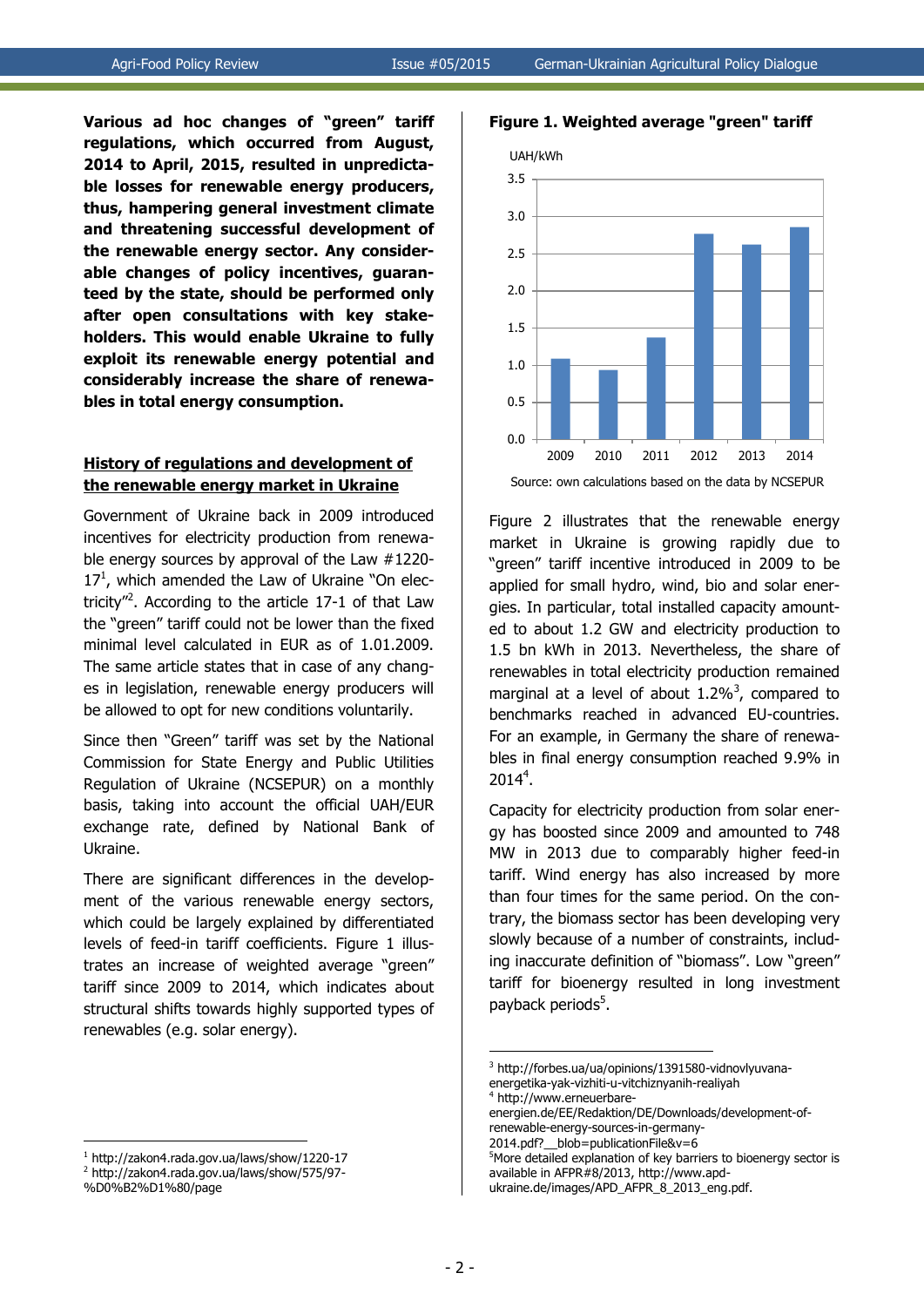

### **Figure 2. Installed capacity and electricity production by producers operating under "green" tariff**

Source: own presentation based on the data of the National Commission for State Energy and Public Utilities Regulation of Ukraine

According to the NCSEPUR $^6$ , by the end of 2013 "green" tariffs were approved for 124 economic entities, of which 70 used solar energy, 35 – smallscale hydro power,  $13 -$  wind energy and only 8 biomass respectively biogas<sup>7</sup>. In 2014, 14 additional operators were granted a "green" tariff<sup>8</sup>. Overall, the renewable energy sector attracted USD 2.3 bn of investments and provided more than 15 thsd jobs in Ukraine<sup>9</sup>.

With the expansion of the global market production costs of renewable energy producers have decreased substantially<sup>10</sup>. For example, in Germany the costs of electricity produced by solar power plants decreased by 80% over the last 15 years

<u>.</u>

<sup>10</sup>http://forbes.net.ua/ua/opinions/1391580-vidnovlyuvana-

energetika-yak-vizhiti-u-vitchiznyanih-realiyah

(from EUR 0.5/kWh in 2000 to EUR 0.1/kWh in 2015). At the Ukrainian market production costs of solar power plants decreased less intense: from EUR 0.46/kWh in 2009 to EUR 0.33/kWh in 2013.

## **Ad-hoc changes of the "green" tariff regulations**

On 13<sup>th</sup> of August, 2014, Cabinet of Ministers approved a procedure for interim emergency measures to overcome the effects of prolonged disruption of electricity market (Resolution  $\text{\#372}$ <sup>11</sup>, which occurred among others due to instable gas imports from Russia as well as to the military conflict in the East.

The Resolution defines conditions under which emergency actions could be taken to stabilize the situation. These include: (1) damage of power plants or third party intervention in their operations; (2) decrease of energy production capacities below acceptable level during three days; (3) decrease of fuel stocks at power plants for less than 20 days; (4) insufficient payments for electricity obtained from producers during three consecutive months.

A set of measures was envisioned to address these challenges, which include (1) limitations of prices at the electricity market; (2) introduction of special conditions for purchase and sale of electricity; (3) establishment of mandatory requirements for production, supply and electricity trade; (4) establishment of special conditions for electricity export and import as well other required measures in line with the competencies of the Cabinet of Ministers, Ministry of Energy and Coal Sector and NCSEPUR. Emergency measures could be approved just for one month with the possibility of prolongation.

The Resolution described above did not allow NCSEPUR to review "green" tariffs in line with the UAH/EUR exchange rate for the duration of emergency measures. This was contrary to requirement of the Law "On Electricity" and "Procedure for the establishment, review and termination of the "green" tariff" (Resolution of the NCSEPUR #1421)<sup>12</sup>.

1

<sup>6</sup> http://www3.nerc.gov.ua/index.php?id=11197

 $\frac{7}{2}$  operators use both solar and wind energy.

<sup>8</sup> http://www.nerc.gov.ua/?id=14905

<sup>&</sup>lt;sup>9</sup> http://forbes.net.ua/ua/opinions/1391580-vidnovlyuvanaenergetika-yak-vizhiti-u-vitchiznyanih-realiyah

<sup>11</sup>http://zakon4.rada.gov.ua/laws/show/372-2014-%D0%BF <sup>12</sup>http://zakon4.rada.gov.ua/laws/show/z1957-12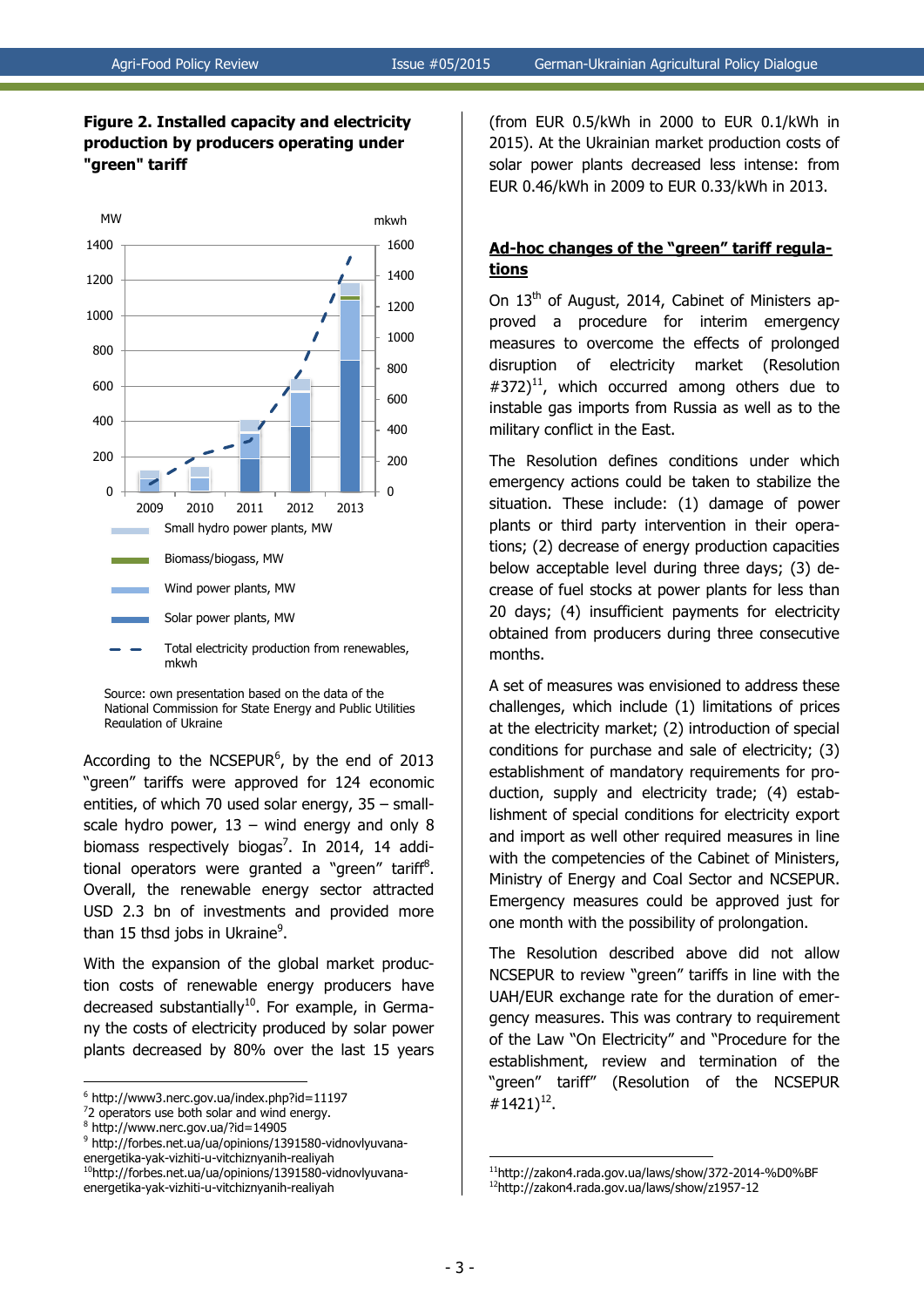On the  $31<sup>st</sup>$  of January, 2015, NCSEPUR 4 approved Resolution  $#157^{13}$ , which reduced "green" tariffs for solar power plants by 20% and by 10% for the plants of other renewables.

Moreover, on the  $27<sup>th</sup>$  of February, four weeks later, "green" tariffs were revised to account for changes in the exchange rate<sup>14</sup> but at the same day a decision was taken to reduce "green" tariffs for solar power plants by 55% and by 50% for other producers of renewable energy<sup>15</sup>. NCSEPUR argued that this decision is taken within the framework of emergency measures approved by the Cabinet of Ministers<sup>16</sup>.

The decisions of the NCSEPUR described above were taken without sufficient consultations with major investors and business associations, who intervened to the Prime Minister of Ukraine, referring to the lack of stakeholder consultations and specifically to the sudden decision on reduction of "green" tariffs<sup>17</sup>. However, their proposals to cancel above mentioned NCSEPUR's resolutions were not taken into an account. Cabinet of Ministers was extending the regime of emergency state in the energy sector, which implied interventions in "green" tariff setting, every month since September, 2014.

Only in May, 2015, Cabinet of Ministers decided not to extend an emergency state further<sup>18</sup>. This means that regulations of the "green" tariff were back to normal. Accordingly, on 30<sup>th</sup> of April, 2015, NCSEPUR approved the Resolution  $#1349^{19}$ , which cancelled previously approved resolutions and restored the regulation of "green" tariffs in line with current legislation.

It seems questionable whether the correction of "green" tariffs helped to resolve critical problems in the energy sector, which have been targeted by Resolution #372. Payments to the renewable energy sector constituted only 6.6% of the total amount of payments for electricity produced in the

1

united energy system of Ukraine. Thus, they are to be considered as having only marginal impact on the imbalance of payments occurred in 2014.

However, such an ad-hoc state policy undermines trust of investors in stability of state regulations, laid down in the Law "On electricity" and put under threat compliance of Ukraine with its international obligations under the European "Energy Community Treaty", e.g. to achieve 11% of renewables in total final energy consumption by 2020. This target is also specified in the National plan of actions in the renewable energy sector by  $2020^{20}$ .

Such a policy combined with unstable macroeconomic situation contributed to the fact that Ukraine in March, 2015 dropped out from the list of top-40 countries attractive for investments in the renewable energy sector $^{21}$ .

Moreover, inconsistent state policy resulted in huge losses of state support for business $^{22}$ , particularly, solar power plants lost UAH 402.5 m, wind power providers - UAH 333 m, small hydro plants  $-$  UAH 85.6 m, biomass - UAH 38 m<sup>23</sup>.

In addition, more than 25 cases of lawsuits against NCSEPUR are currently considered in the courts of Ukraine. Some of the cases have been already won by business and it is likely that the other ones will be won as well, since violation of the existing legislative norms by the NCSEPUR is evident $^{24}$ .

**In conclusion, renewable energy market has boosted since 2009 due to introduction of the "green" tariff incentive, whereas the share of renewables in total electricity production amounts to just above 1%. Ukraine has an enormous renewable energy potential and has set an ambitious target of achieving 11% in total energy consumption by 2020.**

<sup>23</sup> http://forbes.ua/ua/opinions/1391580-vidnovlyuvanaenergetika-yak-vizhiti-u-vitchiznyanih-realiyah <sup>24</sup> http://forbes.ua/ua/opinions/1391580-vidnovlyuvana-

energetika-yak-vizhiti-u-vitchiznyanih-realiyah

1

<sup>13</sup> http://www.nerc.gov.ua/?id=13914

<sup>14</sup> http://www.nerc.gov.ua/index.php?id=14326

<sup>15</sup> http://tsn.ua/nauka\_it/nkrekp-pozbavlyaye-ukrayinu-shansivna-energetichnu-nezalezhnist-412290.html

<sup>16</sup>http://www.kmu.gov.ua/control/uk/cardnpd?docid=24789193 8

<sup>17</sup>http://www.uabio.org/img/files/news/pdf/ncerkp-lettersigned.pdf

<sup>18</sup>http://www.epravda.com.ua/news/2015/05/7/541522/

<sup>19</sup> http://www.nerc.gov.ua/?id=15546

 $20$  Approved by the Cabinet of Ministers on the  $1<sup>st</sup>$  of October, 2014, http://zakon2.rada.gov.ua/laws/show/902-2014- %D1%80/page

<sup>21</sup>http://www.ey.com/Publication/vwLUAssets/Renewable\_Ener gy\_Country\_Attractiveness\_Index\_43/\$FILE/RECAI%2043\_Mar ch%202015.pdf

<sup>&</sup>lt;sup>22</sup>Although national currency depreciated substantially, the amount of "green" tariff was not increased despite procedures of the Law on Electricity, which require doing so.